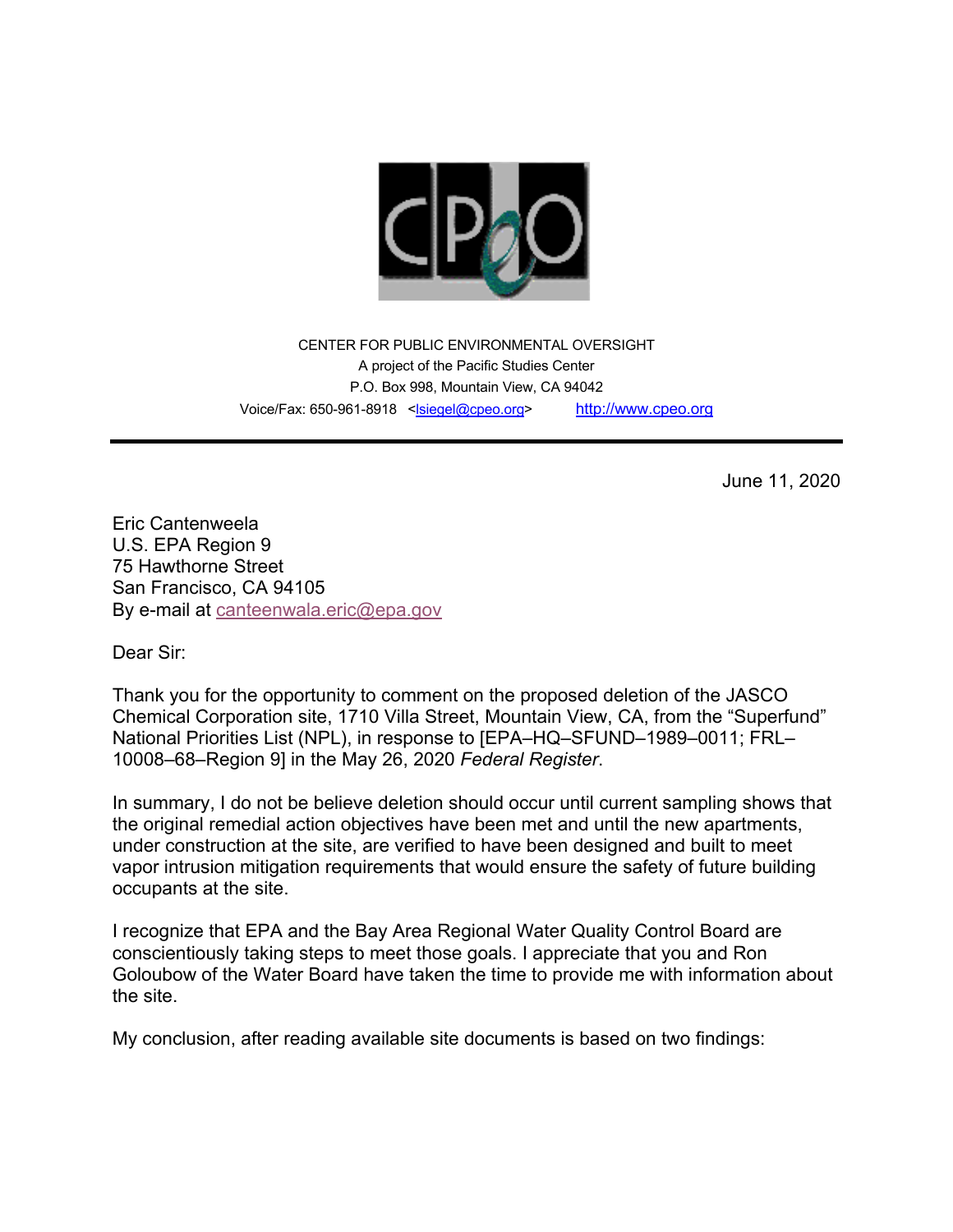First, no recent subsurface sampling has been conducted at the site, and the most recent data shows unacceptable levels of tetrachloroethylene (PCE) in the soil gas and groundwater.

Second, contamination doesn't disappear just because regulators conclude that it has come from an offsite source, and there is insufficient evidence that all the contamination remaining on the site is indeed from an offsite source.

## **Safe Building**

I support the construction of 226 apartments on the site, most of which consists of the former JASCO property. I believe those apartments can be built so they are safe for all populations, but as the Water Board is requiring, a hybrid vapor intrusion mitigation system is necessary. In its May 22, 2020 letter, the Water Board notes, "The most recent soil vapor data from 2002 detected tetrachloroethene (PCE) up to 45,000 micrograms per cubic meter." It also reports, "The most recent groundwater data from 2010 detected PCE up to 190 micrograms per liter." These are unacceptably high levels, but assuming that the contamination has not attenuated significantly since last sampling, I am hopeful that construction will remove much of that contamination.

Fortunately, the Water Board is requiring, and the developer is planning, sampling to determine if contaminant concentration objectives are met. I suggested to the Water Board that it develop a contingency plan for additional action if sampling shows exceedances above remedial objectives.

The vapor mitigation plan relies heavily upon ventilation of the future underground parking garage. I have asked the Water Board for assurances that the ventilation, which is designed to address air quality other than vapor intrusion, will be adequate to prevent unacceptable PCE exposure. Similarly, mitigation systems for elevators and stairwells must be designed carefully to prevent preferential migration.

Finally, I have asked the Water Board to require that prospective residents be notified of the property's environmental history and the environmental response to date. As Mountain View has required at similar properties, this notice should be provided at the point of marketing before people make plans to move in. We have found at other sites, such as Moffett Military Housing, that people tend to assume the worst when they are denied simple information when they move in.

I believe it would be misleading to the public, particularly future residents, for EPA to delete the site from the NPL before such actions are taken.

## **The Source**

The proposal to de-list this site is largely based upon the conclusion that the PCE contamination did not originate on site. I have three problems with this.

• First, nothing has been done by the California Department of Toxic Substances Control to identify an off-site responsible party or address the property as an orphan site. The only